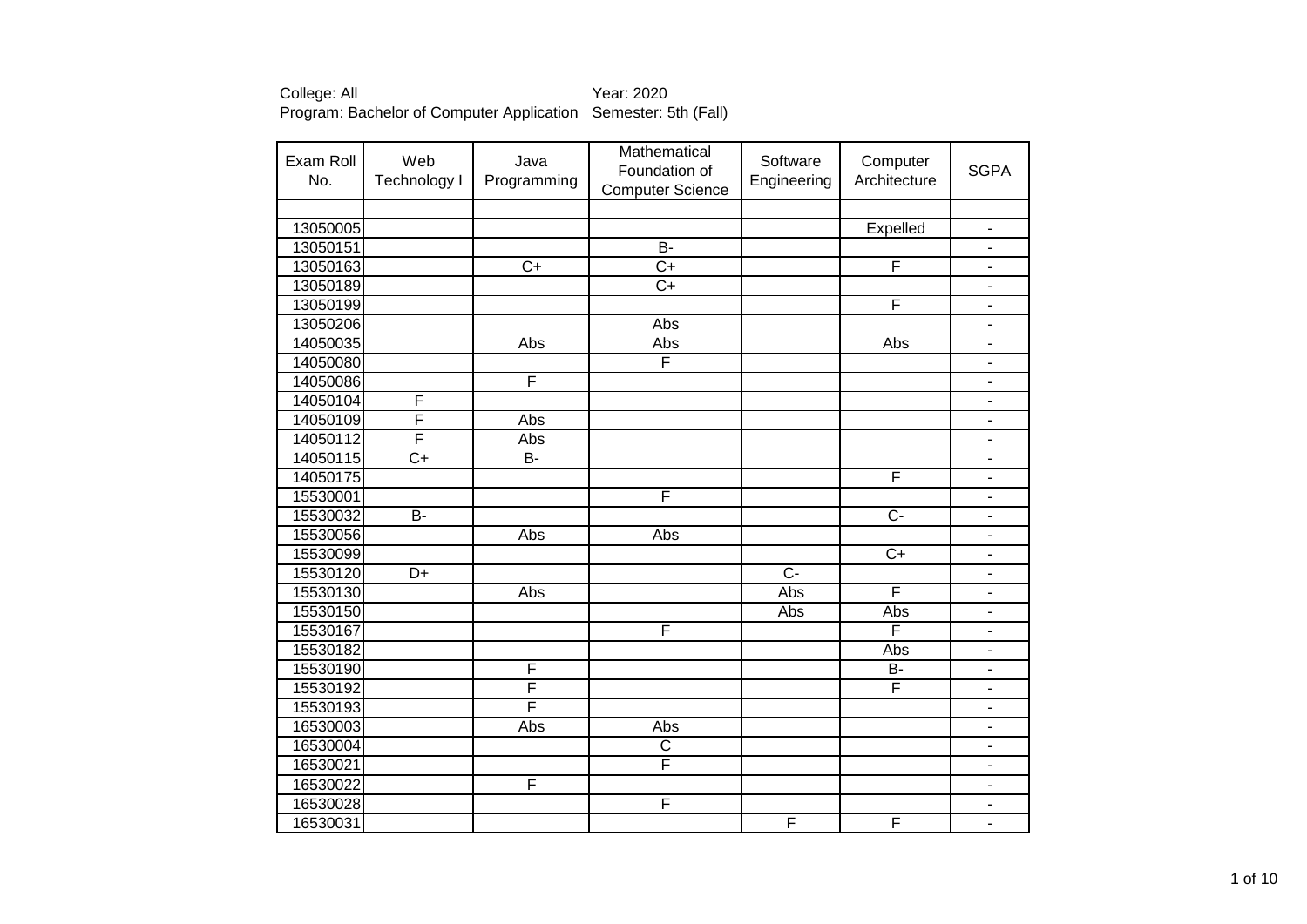| Exam Roll<br>No. | Web<br>Technology I   | Java<br>Programming     | Mathematical<br>Foundation of<br><b>Computer Science</b> | Software<br>Engineering | Computer<br>Architecture | <b>SGPA</b>              |
|------------------|-----------------------|-------------------------|----------------------------------------------------------|-------------------------|--------------------------|--------------------------|
|                  |                       |                         |                                                          |                         |                          |                          |
| 16530032         |                       | Abs                     |                                                          |                         |                          | $\overline{\phantom{m}}$ |
| 16530042         |                       |                         |                                                          |                         | Abs                      | $\blacksquare$           |
| 16530059         |                       |                         |                                                          |                         | Abs                      | -                        |
| 16530060         |                       |                         |                                                          |                         | $\overline{\mathsf{B}}$  | $\overline{\phantom{a}}$ |
| 16530067         | Abs                   |                         |                                                          | F                       |                          | $\overline{\phantom{m}}$ |
| 16530068         |                       | F                       |                                                          |                         |                          | $\overline{\phantom{a}}$ |
| 16530082         |                       | Abs                     |                                                          |                         |                          | $\overline{\phantom{0}}$ |
| 16530085         |                       |                         |                                                          | F                       |                          | $\overline{a}$           |
| 16530092         |                       |                         |                                                          | Abs                     | Abs                      | -                        |
| 16530107         |                       | F                       |                                                          |                         |                          | $\blacksquare$           |
| 16530120         |                       | F                       |                                                          |                         |                          | $\blacksquare$           |
| 16530124         |                       | $\overline{\mathsf{B}}$ |                                                          |                         |                          | $\blacksquare$           |
| 16530125         |                       | $\overline{\text{c}}$   |                                                          |                         |                          | $\blacksquare$           |
| 16530135         |                       | $\overline{C}$ -        |                                                          |                         |                          | $\blacksquare$           |
| 16530140         |                       | $\overline{C}$ -        |                                                          |                         |                          | ۰                        |
| 16530143         |                       |                         |                                                          |                         | $\overline{\text{c}}$    | $\blacksquare$           |
| 16530150         |                       | $\overline{C}$          |                                                          |                         |                          | $\blacksquare$           |
| 16530158         |                       | $\overline{C}$          |                                                          |                         |                          | $\overline{\phantom{a}}$ |
| 16530161         |                       |                         |                                                          |                         | C                        | $\overline{\phantom{0}}$ |
| 16530162         |                       | Abs                     |                                                          |                         |                          | $\overline{\phantom{0}}$ |
| 16530164         |                       | $\overline{C}$          |                                                          |                         |                          |                          |
| 16530174         |                       | $\overline{C}$          |                                                          |                         |                          |                          |
| 16530179         |                       |                         |                                                          | Abs                     |                          | ÷,                       |
| 16530193         |                       | F                       |                                                          |                         |                          | $\blacksquare$           |
| 16530194         |                       |                         | F                                                        |                         | F                        | ٠                        |
| 16530200         |                       | $\overline{C+}$         |                                                          |                         |                          | $\overline{\phantom{0}}$ |
| 16530201         |                       |                         | <b>B-</b>                                                |                         |                          | ۰                        |
| 16530205         |                       |                         |                                                          | Abs                     |                          | $\overline{\phantom{a}}$ |
| 16530207         | C                     | $\overline{C}$          |                                                          |                         | F                        | $\blacksquare$           |
| 16530209         | F                     | $\overline{\text{c}}$   |                                                          | D+                      |                          | $\blacksquare$           |
| 16530212         | $\overline{\text{c}}$ |                         |                                                          |                         |                          |                          |
| 17530001         |                       | F                       |                                                          |                         |                          | $\overline{a}$           |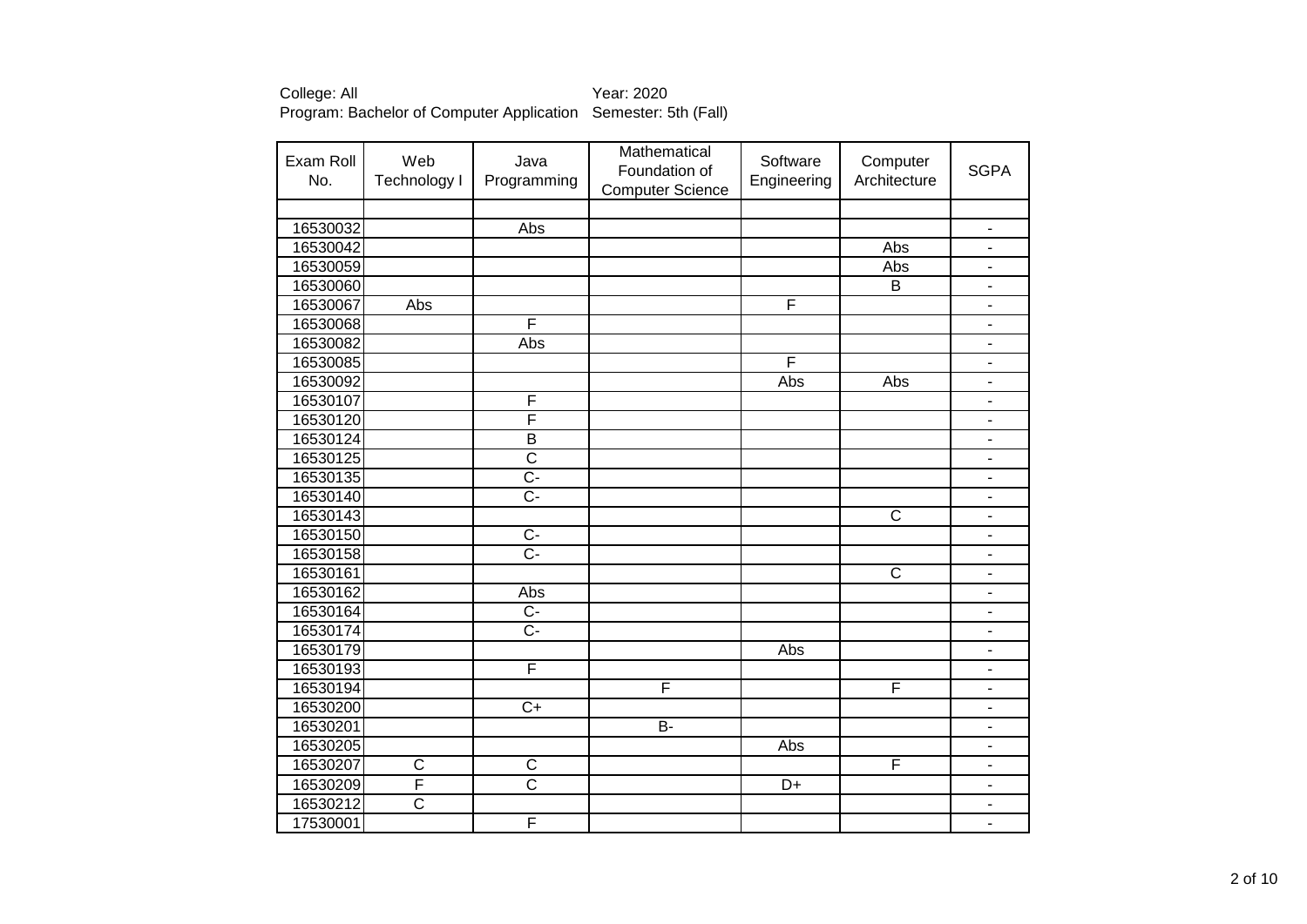| Exam Roll<br>No. | Web<br>Technology I | Java<br>Programming     | Mathematical<br>Foundation of<br><b>Computer Science</b> | Software<br>Engineering | Computer<br>Architecture | <b>SGPA</b>              |
|------------------|---------------------|-------------------------|----------------------------------------------------------|-------------------------|--------------------------|--------------------------|
|                  |                     |                         |                                                          |                         |                          |                          |
| 17530002         |                     | Abs                     |                                                          |                         |                          | $\overline{\phantom{a}}$ |
| 17530005         | F                   | $\overline{C}$          |                                                          |                         |                          | -                        |
| 17530006         | F                   | $\overline{D+}$         |                                                          |                         |                          | $\overline{\phantom{0}}$ |
| 17530016         |                     | Abs                     |                                                          |                         |                          | -                        |
| 17530017         | F                   |                         |                                                          |                         |                          | $\overline{\phantom{0}}$ |
| 17530018         |                     | $\overline{C}$          |                                                          |                         |                          | ۰                        |
| 17530019         |                     | $\overline{C}$ -        |                                                          | $\overline{C}$          |                          | $\overline{\phantom{0}}$ |
| 17530020         |                     | Abs                     |                                                          |                         |                          | $\overline{\phantom{0}}$ |
| 17530032         |                     | $\overline{\mathsf{C}}$ |                                                          |                         |                          | -                        |
| 17530035         |                     | $\overline{C+}$         |                                                          |                         |                          | $\blacksquare$           |
| 17530036         |                     | $\overline{\mathsf{B}}$ |                                                          |                         |                          | ۰                        |
| 17530044         | F                   |                         |                                                          |                         |                          | ۰                        |
| 17530050         |                     | $B+$                    |                                                          |                         |                          | $\overline{\phantom{a}}$ |
| 17530051         |                     | $\overline{\text{c}}$   |                                                          |                         |                          | ٠                        |
| 17530053         |                     | $\overline{B}$          |                                                          |                         |                          | $\overline{\phantom{0}}$ |
| 17530060         |                     | $\overline{B}$          |                                                          |                         |                          | ÷,                       |
| 17530064         | Abs                 |                         |                                                          |                         |                          | ۰                        |
| 17530068         |                     |                         |                                                          | Abs                     |                          |                          |
| 17530071         |                     | F                       |                                                          |                         |                          | $\overline{\phantom{0}}$ |
| 17530076         |                     | $\overline{\mathsf{F}}$ |                                                          |                         |                          |                          |
| 17530081         |                     | $\overline{B}$          |                                                          |                         |                          | ۰                        |
| 17530082         |                     | F                       |                                                          |                         |                          |                          |
| 17530083         | F                   | $\overline{A}$ -        |                                                          |                         |                          | L                        |
| 17530092         |                     | F                       | F                                                        |                         |                          | ۰                        |
| 17530100         |                     |                         | $\overline{\mathsf{F}}$                                  |                         |                          | ÷,                       |
| 17530105         |                     | $A -$                   |                                                          |                         |                          | $\overline{\phantom{0}}$ |
| 17530142         |                     | $\overline{B}$          |                                                          |                         |                          | ۰                        |
| 17530149         |                     | $\overline{\mathsf{F}}$ |                                                          |                         |                          | $\overline{\phantom{0}}$ |
| 17530152         |                     | $\overline{B}$          |                                                          |                         |                          | $\overline{\phantom{0}}$ |
| 17530156         |                     | Abs                     |                                                          |                         |                          | ٠                        |
| 17530162         |                     |                         |                                                          | $\overline{\text{c}}$   |                          | $\overline{\phantom{0}}$ |
| 17530166         |                     |                         | $\overline{C}$                                           |                         |                          | Ξ.                       |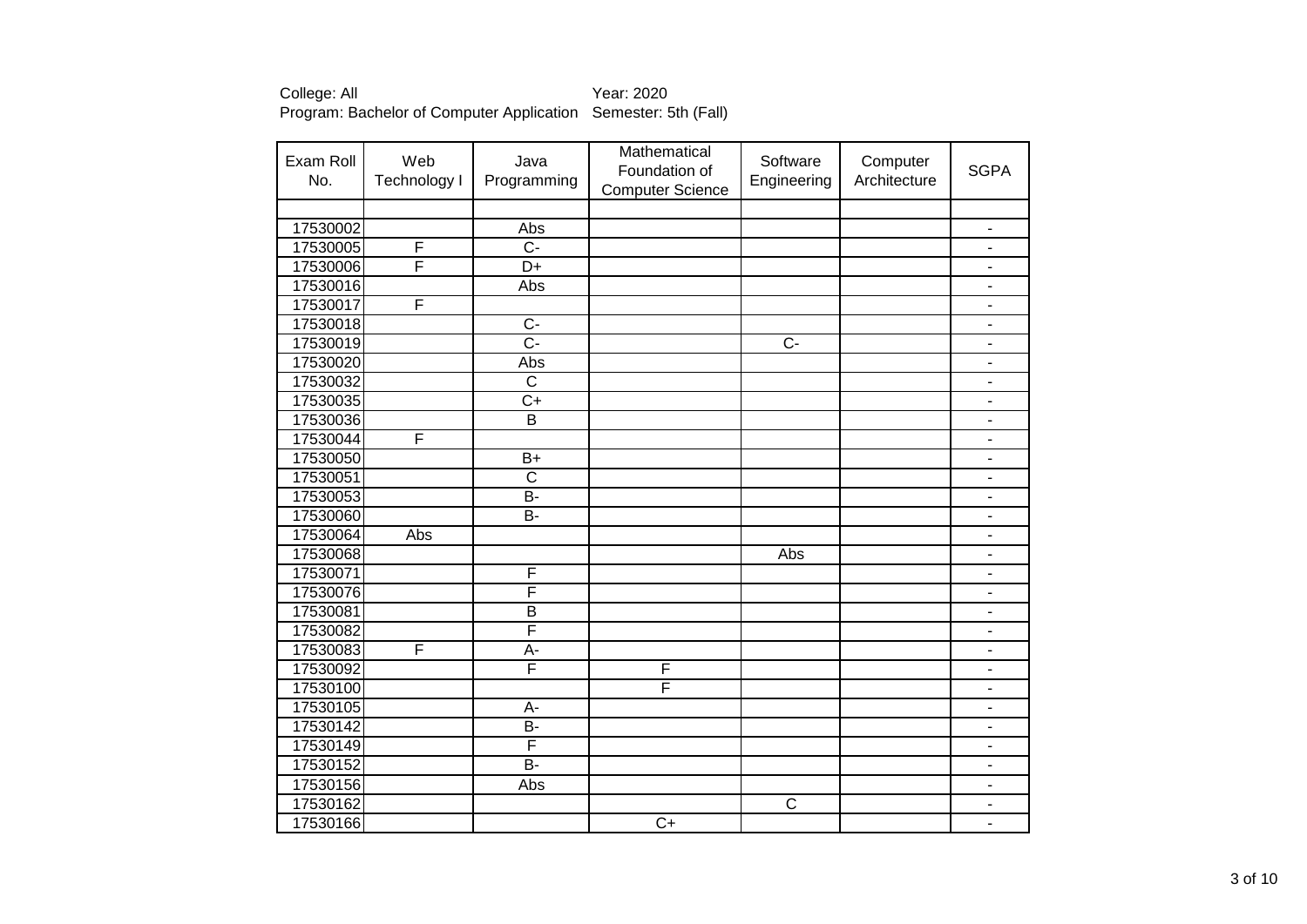| Exam Roll<br>No. | Web<br><b>Technology I</b> | Java<br>Programming   | Mathematical<br>Foundation of<br><b>Computer Science</b> | Software<br>Engineering | Computer<br>Architecture | <b>SGPA</b>              |
|------------------|----------------------------|-----------------------|----------------------------------------------------------|-------------------------|--------------------------|--------------------------|
|                  |                            |                       |                                                          |                         |                          |                          |
| 17530174         |                            |                       | F                                                        |                         |                          | $\blacksquare$           |
| 17530178         | Abs                        |                       |                                                          |                         |                          | $\frac{1}{2}$            |
| 17530182         |                            |                       |                                                          | Abs                     |                          | $\overline{\phantom{0}}$ |
| 17530185         | F                          |                       |                                                          |                         |                          | $\overline{\phantom{0}}$ |
| 17530187         | F                          |                       |                                                          |                         |                          | $\overline{\phantom{0}}$ |
| 17530188         |                            | $\overline{C+}$       |                                                          |                         |                          | ۰                        |
| 17530189         |                            | $B -$                 |                                                          |                         |                          | $\overline{\phantom{0}}$ |
| 17530192         | F                          |                       |                                                          |                         |                          | $\overline{\phantom{0}}$ |
| 17530193         |                            |                       |                                                          | F                       |                          | ۰                        |
| 17530197         |                            |                       |                                                          | $\overline{C+}$         |                          | ۰                        |
| 17530198         | Abs                        |                       |                                                          |                         |                          |                          |
| 17530202         | Abs                        | Abs                   | Abs                                                      | Abs                     | Abs                      | $\overline{\phantom{0}}$ |
| 17530205         |                            | $\overline{B}$        | $\overline{\text{c}}$                                    |                         | $\overline{C}$           | $\overline{\phantom{a}}$ |
| 17530210         | F                          |                       |                                                          |                         |                          | $\overline{\phantom{m}}$ |
| 17530211         |                            |                       |                                                          | Abs                     |                          | $\overline{\phantom{a}}$ |
| 17530212         | F                          |                       |                                                          |                         |                          | $\overline{\phantom{0}}$ |
| 17530220         | Abs                        |                       |                                                          |                         |                          | $\overline{\phantom{0}}$ |
| 17530224         |                            | Abs                   | Withheld                                                 |                         | Abs                      | ٠                        |
| 17530226         | F                          |                       |                                                          |                         |                          |                          |
| 18530001         | $\overline{A}$             | A                     | <b>B-</b>                                                | $\overline{B}$          | $\overline{B}$           | 3.22                     |
| 18530002         | $\overline{\mathsf{B}}$    | $\overline{B}$        | F                                                        | $\overline{\text{c}}$   | F                        |                          |
| 18530003         | B-                         | F                     | F                                                        | F                       | F                        |                          |
| 18530009         | $\overline{B+}$            | $\overline{B}$        | F                                                        | $\overline{\text{c}}$   | F                        |                          |
| 18530012         | Abs                        | Abs                   | Abs                                                      | Abs                     | F                        | $\overline{\phantom{0}}$ |
| 18530014         | F                          | F                     | F                                                        | F                       | F                        |                          |
| 18530015         | $\overline{B}$             | $\overline{\text{c}}$ | $\overline{C}$                                           | $\overline{\text{c}}$   | $\overline{C+}$          | 2.32                     |
| 18530016         | Abs                        | Abs                   | Abs                                                      | Abs                     | Abs                      | $\overline{\phantom{a}}$ |
| 18530019         | Abs                        | Abs                   | $\overline{F}$                                           | Abs                     | Abs                      | $\overline{\phantom{0}}$ |
| 18530022         | A-                         | $\overline{B}$        | <b>B-</b>                                                | $\overline{\text{c}}$   | $\overline{C+}$          | 2.68                     |
| 18530024         | $\overline{B+}$            | $\overline{B}$        | $\overline{\mathsf{F}}$                                  | $\overline{B}$          | F                        | ä,                       |
| 18530025         | Abs                        | Abs                   | Abs                                                      | Abs                     | Abs                      |                          |
| 18530026         | Abs                        | Abs                   | Abs                                                      | Abs                     | Abs                      |                          |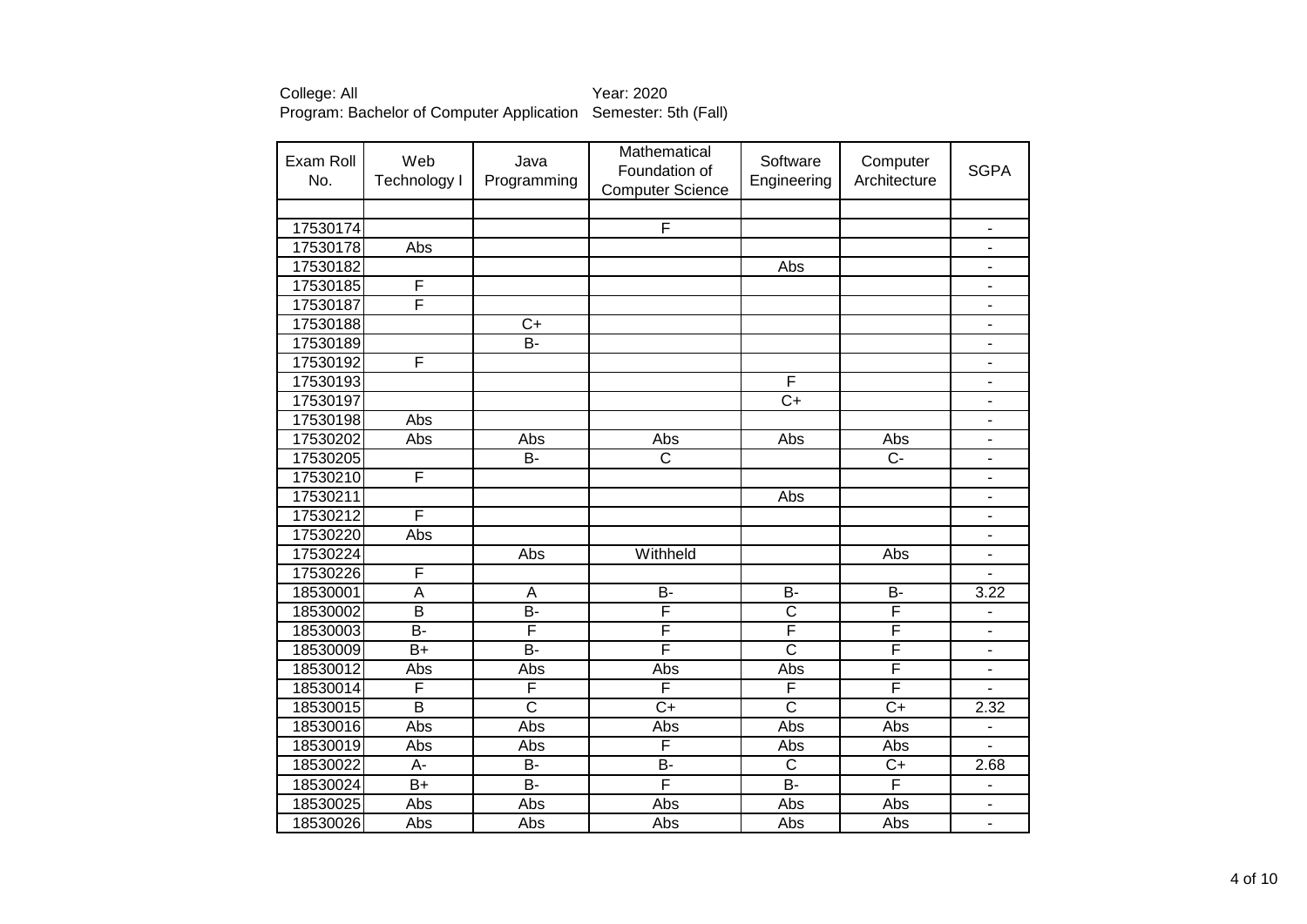| Exam Roll<br>No. | Web<br><b>Technology I</b> | Java<br>Programming     | Mathematical<br>Foundation of<br><b>Computer Science</b> | Software<br>Engineering | Computer<br>Architecture | <b>SGPA</b>              |
|------------------|----------------------------|-------------------------|----------------------------------------------------------|-------------------------|--------------------------|--------------------------|
|                  |                            |                         |                                                          |                         |                          |                          |
| 18530027         | B                          | $\overline{\text{c}}$   | $\overline{F}$                                           | $\overline{C}$          | F                        | $\blacksquare$           |
| 18530028         | A                          | A                       | A                                                        | A                       | $B+$                     | 3.86                     |
| 18530029         | $\overline{\mathsf{B}}$    | $\overline{C}$          | B-                                                       | $\overline{\text{c}}$   | F                        |                          |
| 18530031         | Abs                        | Abs                     | Abs                                                      | Abs                     | Abs                      | $\overline{\phantom{a}}$ |
| 18530033         | $\overline{B}$             | $\overline{\text{c}}$   | $\overline{C+}$                                          | $\overline{C}$          | F                        | $\overline{\phantom{a}}$ |
| 18530037         | $\overline{C}$             | F                       | F                                                        | $\overline{\text{c}}$   | F                        | $\blacksquare$           |
| 18530038         | $\overline{B}$             | F                       | F                                                        | $\overline{C}$ -        | F                        | $\blacksquare$           |
| 18530039         | $\overline{C}$ -           | F                       | F                                                        | $\overline{D+}$         | F                        |                          |
| 18530043         | F                          | F                       | F                                                        | F                       | F                        |                          |
| 18530044         | F                          | $\overline{C}$          | B-                                                       | $\overline{C}$ -        | F                        | ÷                        |
| 18530045         | F                          | $\overline{B}$          | $\overline{A}$                                           | $\overline{\mathsf{B}}$ | $\overline{C+}$          |                          |
| 18530046         | $\overline{\mathsf{B}}$    | A                       | $\overline{B}$                                           | $\overline{A}$ -        | A-                       | 3.48                     |
| 18530047         | $\overline{C}$ -           | Ā-                      | B-                                                       | $\overline{B}$          | $\overline{\text{c}}$    | 2.68                     |
| 18530048         | $A -$                      | A                       | A                                                        | A                       | $\overline{\mathsf{B}}$  | 3.74                     |
| 18530049         | $\overline{\text{c}}$      | F                       | F                                                        | F                       | F                        | $\overline{a}$           |
| 18530050         | $\overline{\mathsf{B}}$    | А-                      | А-                                                       | A-                      | $\overline{\mathsf{B}}$  | 3.42                     |
| 18530051         | $\overline{C+}$            | $\overline{\mathsf{B}}$ | $\overline{\mathsf{A}}$                                  | $B+$                    | B                        | 3.12                     |
| 18530052         | B                          | A                       | A                                                        | $B+$                    | A                        | 3.66                     |
| 18530053         | F                          | F                       | $C+$                                                     | $C+$                    | $\overline{C+}$          |                          |
| 18530055         | $\overline{C}$             | F                       | F                                                        | F                       | F                        |                          |
| 18530059         | $\overline{\text{c}}$      | F                       | $C+$                                                     | <b>B-</b>               | $\overline{\text{c}}$    |                          |
| 18530060         | $\overline{\text{c}}$      | F                       | $\overline{B}$                                           | $\overline{B+}$         | $\overline{C+}$          |                          |
| 18530061         | $\overline{C+}$            | $B+$                    | $\overline{C+}$                                          | $B+$                    | $\overline{C+}$          | 2.70                     |
| 18530064         | $B+$                       | B                       | $B+$                                                     | A                       | A                        | 3.52                     |
| 18530065         | $B+$                       | $\overline{B}$          | A-                                                       | A                       | $B+$                     | 3.40                     |
| 18530066         | B                          | A                       | B                                                        | A-                      | $B+$                     | 3.40                     |
| 18530067         | C                          | A-                      | A                                                        | A-                      | B+                       | 3.34                     |
| 18530068         | F                          | F                       | F                                                        | $\overline{\mathsf{F}}$ | F                        | $\overline{a}$           |
| 18530069         | B-                         | B                       | B-                                                       | B                       | F                        | $\overline{a}$           |
| 18530070         | $B+$                       | $\overline{\mathsf{B}}$ | A                                                        | A                       | $\overline{C+}$          | 3.32                     |
| 18530071         | $A -$                      | A-                      | F                                                        | $\overline{A}$          | $\overline{A}$           |                          |
| 18530072         | A-                         | A-                      | A                                                        | $\overline{A}$          | A-                       | 3.82                     |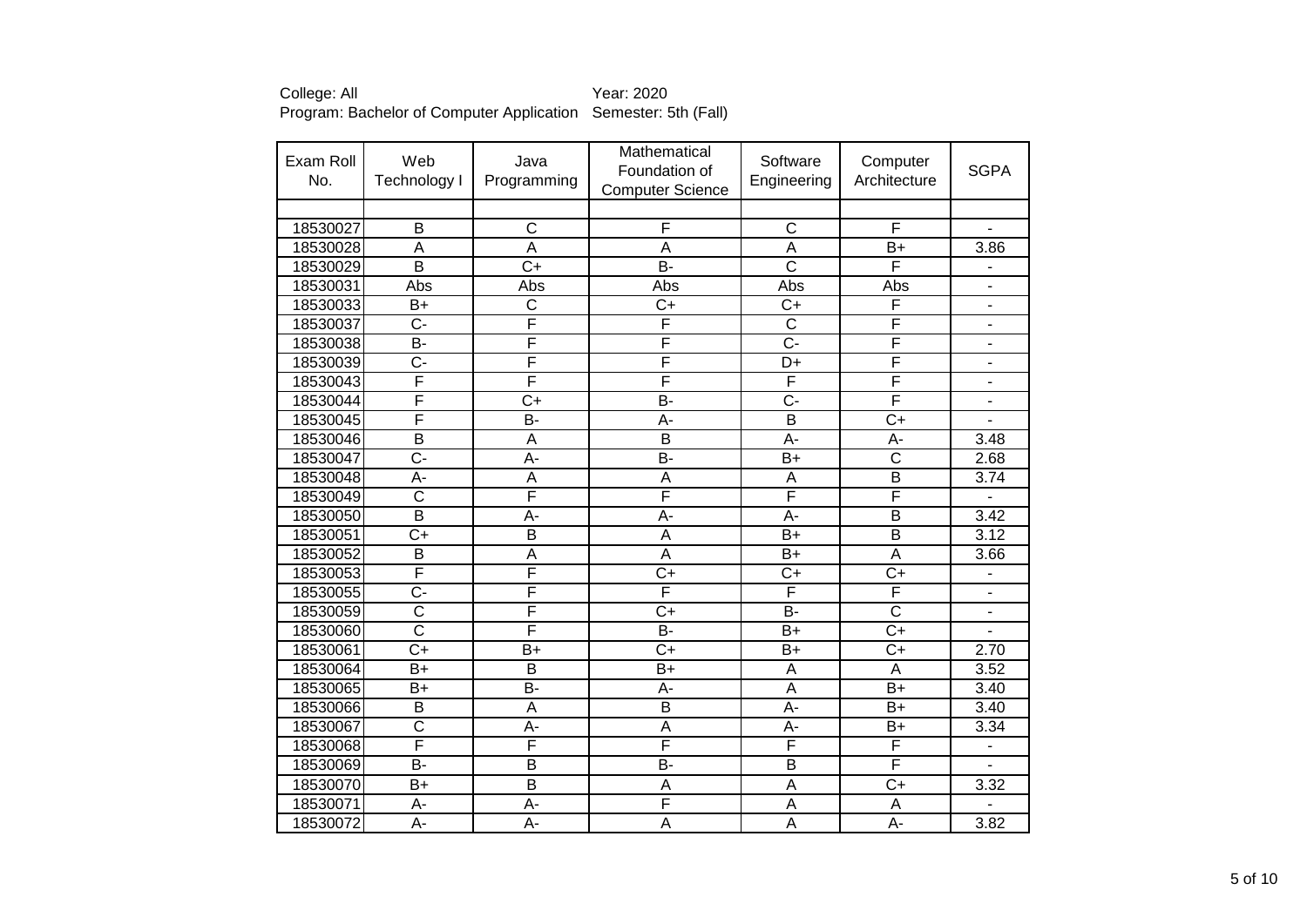| Exam Roll<br>No. | Web<br>Technology I     | Java<br>Programming     | Mathematical<br>Foundation of<br><b>Computer Science</b> | Software<br>Engineering   | Computer<br>Architecture | <b>SGPA</b>                  |
|------------------|-------------------------|-------------------------|----------------------------------------------------------|---------------------------|--------------------------|------------------------------|
|                  |                         |                         |                                                          |                           |                          |                              |
| 18530075         | $\overline{\text{c}}$   | $B+$                    | B                                                        | A-                        | $B+$                     | 3.06                         |
| 18530076         | F                       | C                       | $C+$                                                     | $B+$                      | $C+$                     | $\overline{\phantom{0}}$     |
| 18530077         | F                       | $\overline{\text{c}}$   | $\overline{C+}$                                          | <b>B-</b>                 | $\overline{C+}$          |                              |
| 18530078         | $\overline{B}$          | $\overline{\text{c}}$   | $\overline{C+}$                                          | B-                        | $\overline{\mathsf{B}}$  | 2.54                         |
| 18530079         | $B+$                    | A-                      | A                                                        | A                         | A                        | 3.80                         |
| 18530080         | F                       | F                       | F                                                        | F                         | F                        | $\overline{a}$               |
| 18530081         | F                       | F                       | F                                                        | $\overline{C}$ -          | F                        | $\overline{a}$               |
| 18530082         | $\overline{B}$          | $B+$                    | $\overline{\text{c}}$                                    | $\overline{\text{c}}$     | F                        |                              |
| 18530083         | F                       | $\overline{C}$          | F                                                        | B-                        | F                        |                              |
| 18530085         | $\overline{\text{c}}$   | $\overline{B}$ -        | F                                                        | Abs                       | F                        | ä,                           |
| 18530087         | $B+$                    | $B+$                    | F                                                        | B-                        | $\overline{C}$ -         | $\overline{\phantom{a}}$     |
| 18530088         | F                       | F                       | F                                                        | $\overline{C}$            | F                        | ÷,                           |
| 18530089         | F                       | $\overline{\text{c}}$   | F                                                        | $\overline{\text{c}}$     | F                        | $\qquad \qquad \blacksquare$ |
| 18530090         | F                       | F                       | $\overline{\text{c}}$                                    | F                         | F                        | $\qquad \qquad \blacksquare$ |
| 18530091         | F                       | F                       | <del>.</del>                                             | F                         | F                        | $\overline{\phantom{a}}$     |
| 18530092         | F                       | F                       | F                                                        | $\overline{C}$ -          | F                        | $\overline{\phantom{a}}$     |
| 18530093         | F                       | F                       | F                                                        | $\overline{\text{c}}$     | F                        | $\overline{a}$               |
| 18530095         | Abs                     | Abs                     | Abs                                                      | Abs                       | Abs                      |                              |
| 18530096         | F                       | F                       | F                                                        | F                         | F                        | $\overline{\phantom{a}}$     |
| 18530097         | $\overline{B}$          | $B+$                    | F                                                        | F                         | F                        |                              |
| 18530100         | F                       | F                       | F                                                        | $\overline{C}$            | F                        |                              |
| 18530102         | $\overline{\mathsf{F}}$ | F                       | F                                                        | F                         | F                        | $\blacksquare$               |
| 18530104         | F                       | F                       | F                                                        | F                         | F                        | $\blacksquare$               |
| 18530106         | $\overline{\mathsf{F}}$ | $\overline{\mathsf{B}}$ | $\overline{C+}$                                          | A-                        | $\overline{C+}$          |                              |
| 18530107         | F                       | A-                      | $\overline{B}$                                           | $B+$                      | $\overline{C+}$          |                              |
| 18530108         | $B+$                    | A-                      | A-                                                       | A-                        | $B+$                     | 3.54                         |
| 18530109         | Abs                     | $\overline{\mathsf{B}}$ | F                                                        | Abs                       | Abs                      |                              |
| 18530110         | B                       | $\overline{\mathsf{B}}$ | <b>B-</b>                                                | A                         | $\overline{B}$           | 3.08                         |
| 18530111         | F                       | F                       | F                                                        | <b>B-</b>                 | F                        |                              |
| 18530112         | A                       | $B+$                    | B-                                                       | А-                        | A-                       | 3.48                         |
| 18530114         | $\overline{A}$          | A-                      | F                                                        | $\boldsymbol{\mathsf{A}}$ | $\overline{B}$           |                              |
| 18530115         | $D+$                    | F                       | F                                                        | $C+$                      | F                        |                              |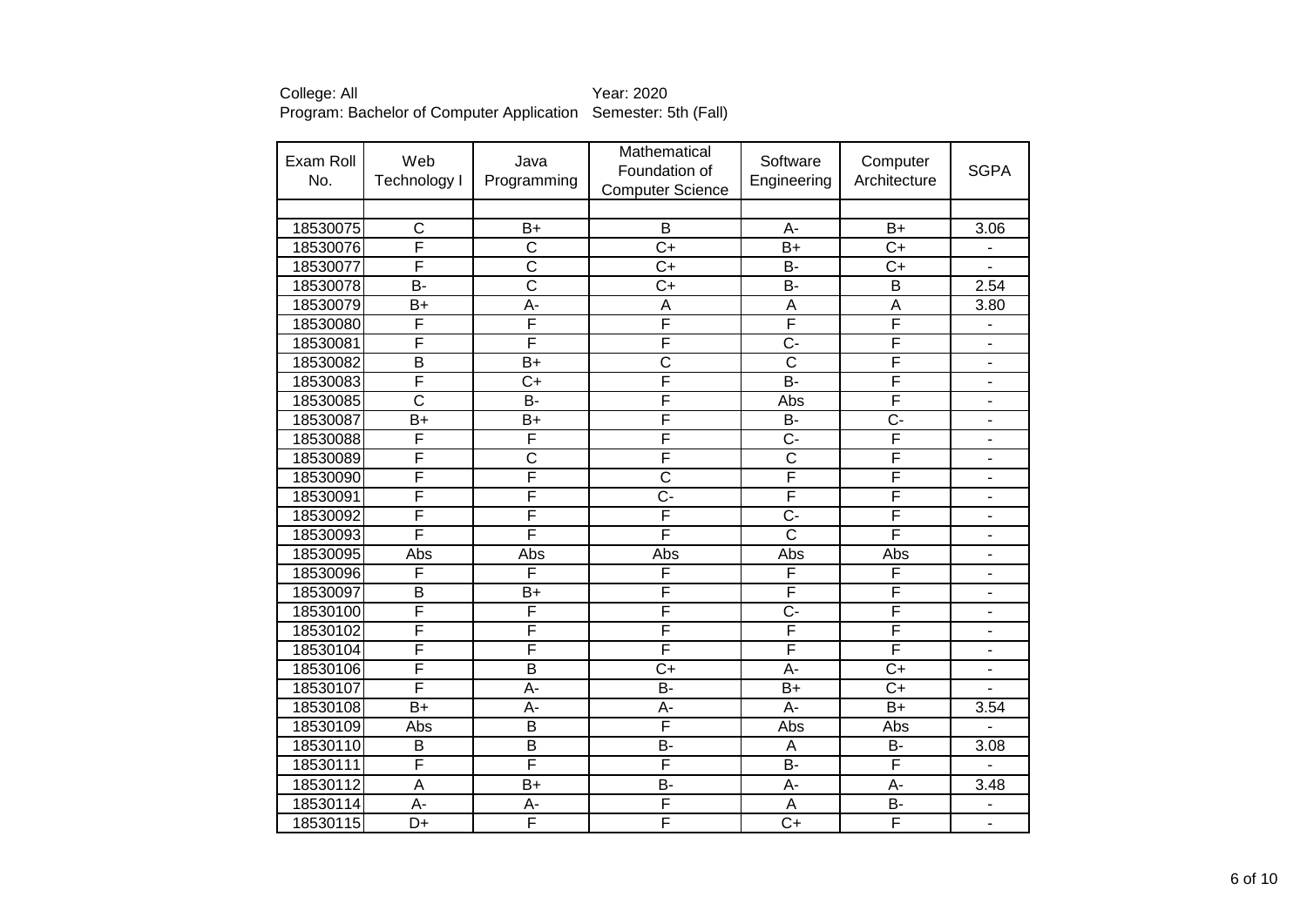| Exam Roll<br>No. | Web<br>Technology I     | Java<br>Programming     | Mathematical<br>Foundation of<br><b>Computer Science</b> | Software<br>Engineering | Computer<br>Architecture | <b>SGPA</b>                  |
|------------------|-------------------------|-------------------------|----------------------------------------------------------|-------------------------|--------------------------|------------------------------|
|                  |                         |                         |                                                          |                         |                          |                              |
| 18530117         | $C+$                    | $\overline{C}$          | F                                                        | B                       | $C+$                     | $\overline{\phantom{m}}$     |
| 18530119         | B                       | A-                      | B-                                                       | B-                      | F                        | $\overline{\phantom{a}}$     |
| 18530120         | F                       | F                       | $\overline{C+}$                                          | B-                      | $\overline{C+}$          | $\overline{\phantom{a}}$     |
| 18530125         | $B+$                    | $\overline{\mathsf{B}}$ | $\overline{C+}$                                          | A                       | $\overline{\text{C}}$    | 2.92                         |
| 18530126         | F                       | F                       | F                                                        | $\overline{B}$          | B-                       | $\overline{\phantom{a}}$     |
| 18530127         | $\overline{C+}$         | F                       | F                                                        | $\overline{C}$          | F                        |                              |
| 18530128         | $\overline{\text{c}}$   | $\overline{C}$          | $C+$                                                     | $\overline{B}$          | $\overline{C+}$          | 2.38                         |
| 18530130         | B-                      | $\overline{\mathsf{B}}$ | $\overline{\text{c}}$                                    | B-                      | F                        |                              |
| 18530131         | $\overline{C}$ -        | F                       | F                                                        | $\overline{\mathsf{B}}$ | F                        |                              |
| 18530132         | F                       | F                       | F                                                        | $\overline{C}$ -        | F                        |                              |
| 18530133         | $\overline{A}$ -        | A-                      | $\overline{\mathsf{A}}$                                  | $\overline{A}$          | $\overline{\mathsf{B}}$  | 3.68                         |
| 18530134         | $\overline{C}$          | $\overline{B}$          | F                                                        | А-                      | B-                       | $\qquad \qquad \blacksquare$ |
| 18530136         | F                       | F                       | F                                                        | F                       | F                        | $\blacksquare$               |
| 18530137         | F                       | $\overline{B}$          | F                                                        | $\overline{\text{c}}$   | $\overline{C+}$          | $\qquad \qquad \blacksquare$ |
| 18530139         | $\overline{B}$          | $B+$                    | F                                                        | $\overline{A}$ -        | B-                       | $\overline{\phantom{a}}$     |
| 18530142         | F                       | Abs                     | F                                                        | Abs                     | F                        | ÷,                           |
| 18530144         | $\overline{\text{c}}$   | $\overline{B}$          | Ç-                                                       | $\overline{C}$          | $\overline{\text{c}}$    | 2.14                         |
| 18530146         | F                       | F                       | F                                                        | F                       | F                        |                              |
| 18530147         | $\overline{\mathsf{A}}$ | F                       | F                                                        | $\overline{C}$          | $\overline{C+}$          | $\overline{a}$               |
| 18530149         | $C+$                    | $\overline{\text{c}}$   | $B+$                                                     | $\overline{\text{c}}$   | $B+$                     | 2.58                         |
| 18530150         | F                       | $\overline{\text{c}}$   | F                                                        | $\overline{C}$          | B-                       |                              |
| 18530151         | $\overline{\mathsf{F}}$ | $\overline{C+}$         | F                                                        | $\overline{\text{c}}$   | $\overline{\mathsf{B}}$  | Ĭ.                           |
| 18530152         | $\overline{\mathsf{F}}$ | F                       | F                                                        | F                       | F                        | ÷,                           |
| 18530153         | $\overline{\mathsf{F}}$ | $\overline{C+}$         | F                                                        | $\overline{\text{c}}$   | $\overline{B}$           | ÷,                           |
| 18530154         | $\overline{B}$          | B+                      | F                                                        | $C+$                    | $\overline{B}$           | $\blacksquare$               |
| 18530155         | <b>B-</b>               | F                       | F                                                        | $B+$                    | F                        | $\overline{\phantom{a}}$     |
| 18530157         | B                       | C                       | B-                                                       | A-                      | B-                       | 2.82                         |
| 18530158         | F                       | F                       | F                                                        | Abs                     | F                        | $\overline{a}$               |
| 18530159         | F                       | F                       | F                                                        | $C+$                    | F                        | $\overline{\phantom{a}}$     |
| 18530161         | Abs                     | Abs                     | Abs                                                      | Abs                     | Abs                      | $\blacksquare$               |
| 18530163         | F                       | F                       | F                                                        | F                       | Abs                      | $\overline{a}$               |
| 18530164         | Abs                     | F                       | F                                                        | F                       | F                        |                              |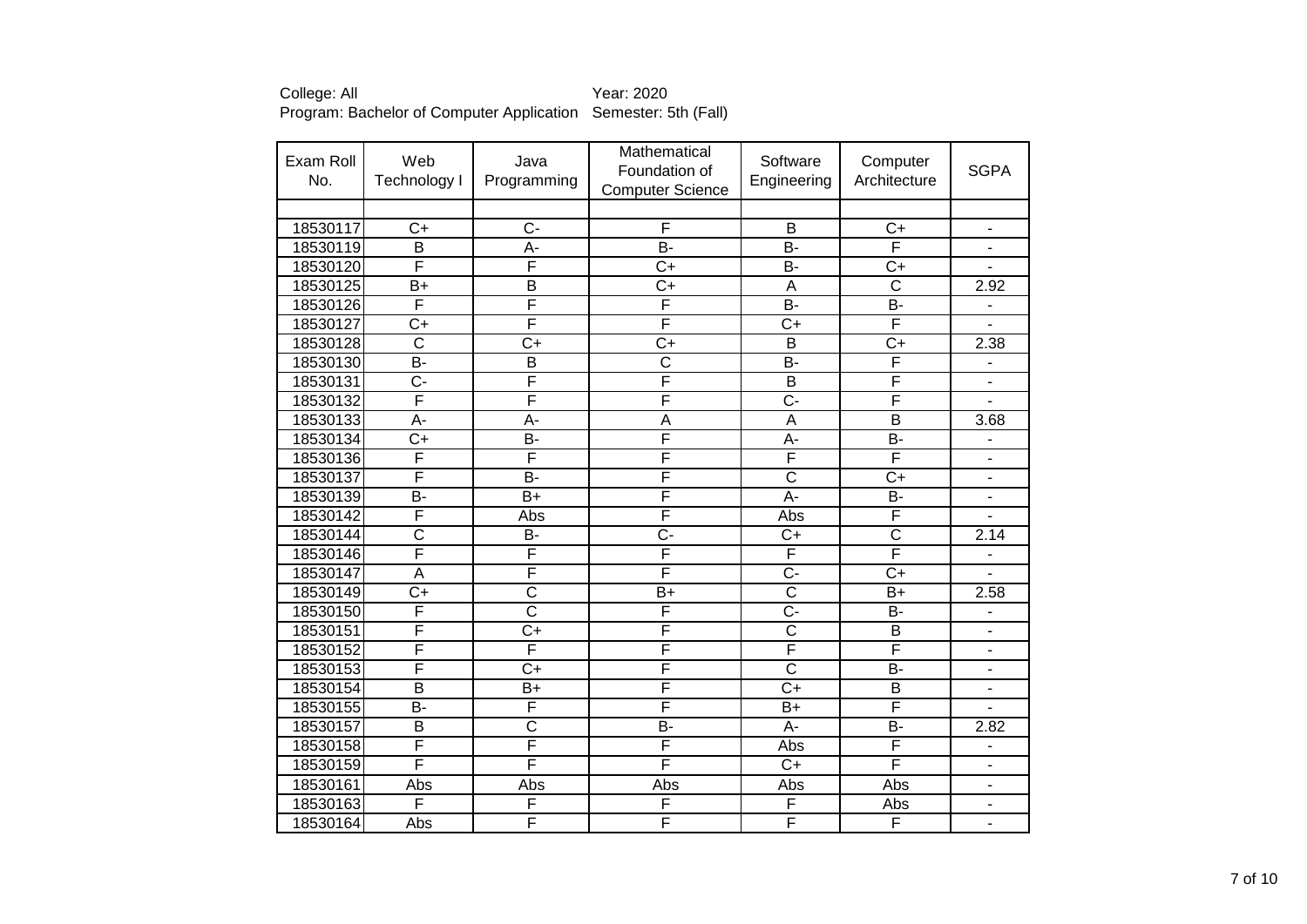| Exam Roll<br>No. | Web<br>Technology I     | Java<br>Programming     | Mathematical<br>Foundation of<br><b>Computer Science</b> | Software<br>Engineering | Computer<br>Architecture | <b>SGPA</b>              |
|------------------|-------------------------|-------------------------|----------------------------------------------------------|-------------------------|--------------------------|--------------------------|
|                  |                         |                         |                                                          |                         |                          |                          |
| 18530165         | A-                      | A                       | F                                                        | B                       | $B+$                     | $\blacksquare$           |
| 18530166         | $C+$                    | B                       | F                                                        | $\mathsf{C}$            | $B -$                    | $\blacksquare$           |
| 18530167         | Abs                     | Abs                     | Abs                                                      | Abs                     | Abs                      | $\overline{\phantom{a}}$ |
| 18530168         | Abs                     | Abs                     | Abs                                                      | Abs                     | Abs                      | $\blacksquare$           |
| 18530169         | $\overline{B}$          | $B+$                    | $B+$                                                     | $\overline{B}$          | B-                       | 3.00                     |
| 18530170         | A                       | A                       | <b>B-</b>                                                | $\overline{\text{c}}$   | $\overline{A}$ -         | 3.28                     |
| 18530171         | $\overline{\mathsf{A}}$ | $\overline{\mathsf{A}}$ | A                                                        | $\overline{A}$ -        | $\overline{B+}$          | 3.80                     |
| 18530172         | $\overline{\mathsf{A}}$ | $\overline{\mathsf{A}}$ | $\overline{B}$                                           | $\overline{\mathsf{B}}$ | A-                       | 3.48                     |
| 18530173         | F                       | F                       | F                                                        | F                       | F                        |                          |
| 18530175         | $\overline{C}$ -        | F                       | F                                                        | F                       | F                        | ä,                       |
| 18530178         | F                       | $\overline{\mathsf{B}}$ | F                                                        | $\overline{\text{c}}$   | F                        | ä,                       |
| 18530179         | $\overline{A}$          | $\overline{\mathsf{B}}$ | F                                                        | $\overline{C+}$         | F                        |                          |
| 18530180         | A-                      | A-                      | B-                                                       | $\overline{C}$          | $B+$                     | 3.14                     |
| 18530181         | F                       | F                       | F                                                        | F                       | F                        | $\overline{\phantom{a}}$ |
| 18530183         | A-                      | A-                      | $\overline{\mathsf{B}}$                                  | A                       | $B+$                     | 3.54                     |
| 18530185         | $\overline{B}$          | $\overline{\text{C}}$   | $C+$                                                     | A-                      | <b>B-</b>                | 2.74                     |
| 18530186         | F                       | Abs                     | F                                                        | Abs                     | Abs                      | $\overline{a}$           |
| 18530189         | $\overline{C+}$         | C-                      | $\overline{\text{c}}$                                    | $B+$                    | F                        | $\overline{a}$           |
| 18530190         | $\overline{C+}$         | $\overline{B}$          | $C+$                                                     | $B+$                    | A-                       | 2.86                     |
| 18530191         | A-                      | $\overline{B}$          | $C+$                                                     | $\overline{B}$          | $B+$                     | 3.00                     |
| 18530192         | F                       | F                       | F                                                        | $\overline{C}$          | F                        |                          |
| 18530193         | $\overline{\mathsf{F}}$ | $\overline{C+}$         | F                                                        | $\overline{\text{c}}$   | F                        |                          |
| 18530194         | $\overline{\mathsf{F}}$ | F                       | F                                                        | F                       | F                        |                          |
| 18530196         | $\overline{C}$ -        | $\overline{C}$ -        | $\overline{\text{c}}$                                    | F                       | F                        | ä,                       |
| 18530198         | Abs                     | F                       | Abs                                                      | Abs                     | F                        |                          |
| 18530201         | $B+$                    | A                       | B                                                        | A                       | A                        | 3.66                     |
| 18530203         | А-                      | Α                       | А-                                                       | A                       | А-                       | 3.82                     |
| 18530204         | $\overline{D}$          | F                       | $\overline{\text{c}}$                                    | D+                      | D+                       | $\overline{a}$           |
| 18530205         | Abs                     | F                       | F                                                        | F                       | F                        | $\blacksquare$           |
| 18530206         | $C+$                    | <b>B-</b>               | F                                                        | B                       | $C+$                     | ÷,                       |
| 18530209         | $\overline{B}$          | $\overline{C}$          | F                                                        | $\overline{B}$          | $\overline{\text{c}}$    |                          |
| 18530210         | A                       | A-                      | B-                                                       | $B+$                    | $\overline{\mathsf{B}}$  | 3.34                     |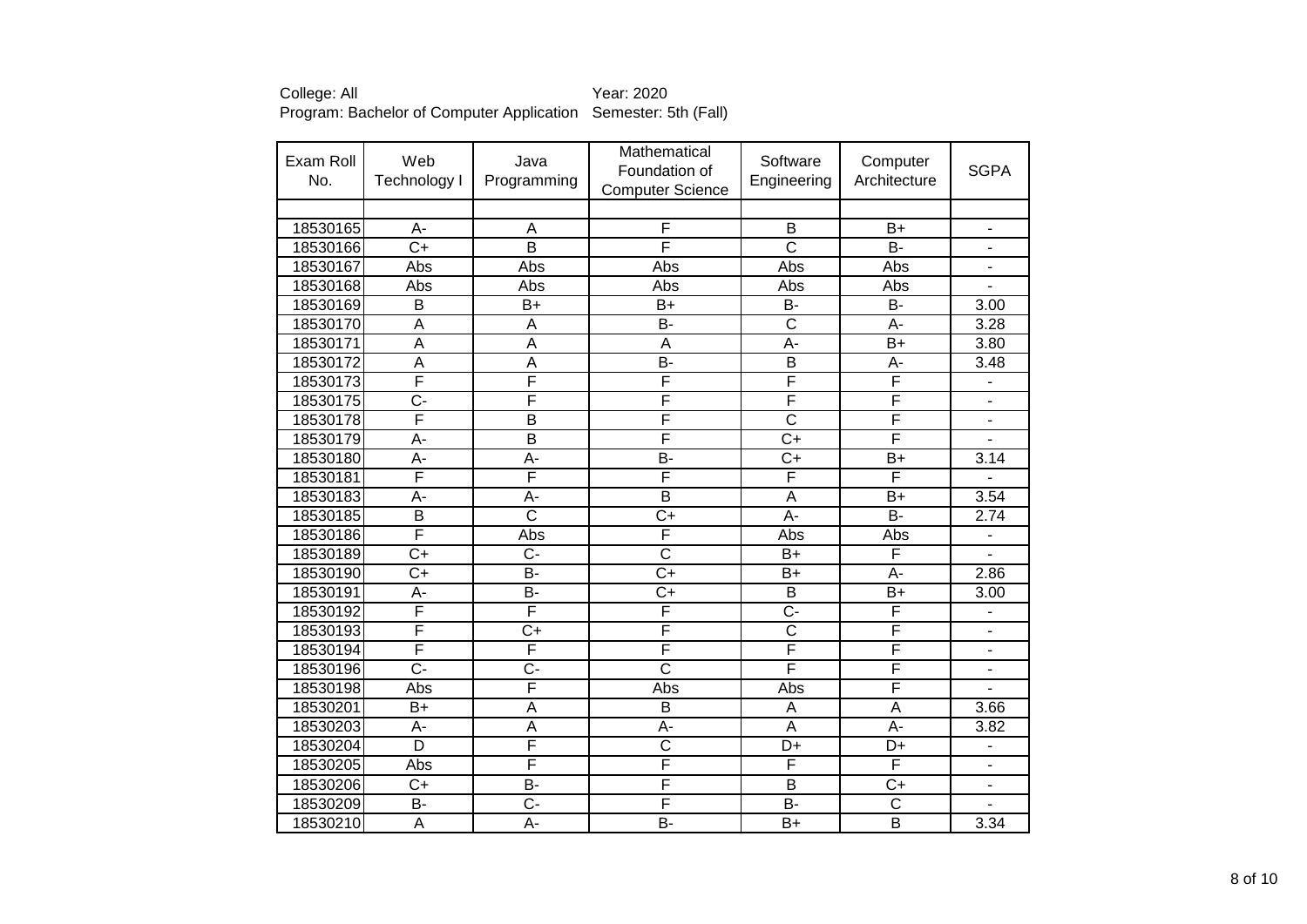| Exam Roll<br>No. | Web<br>Technology I       | Java<br>Programming     | Mathematical<br>Foundation of<br><b>Computer Science</b> | Software<br>Engineering | Computer<br>Architecture | <b>SGPA</b>                  |
|------------------|---------------------------|-------------------------|----------------------------------------------------------|-------------------------|--------------------------|------------------------------|
|                  |                           |                         |                                                          |                         |                          |                              |
| 18530212         | Abs                       | A                       | F                                                        | A-                      | $B+$                     | $\overline{\phantom{a}}$     |
| 18530218         | Abs                       | Abs                     | F                                                        | Abs                     | Abs                      | $\overline{a}$               |
| 18530220         | F                         | B-                      | F                                                        | F                       | F                        | $\overline{\phantom{a}}$     |
| 18530223         | D+                        | $\overline{C}$          | B-                                                       | B-                      | $B+$                     | 2.46                         |
| 18530225         | $\overline{\text{c}}$     | $\overline{B}$          | B-                                                       | $\overline{B}$          | B-                       | 2.74                         |
| 18530227         | $\overline{\mathsf{D}^+}$ | $\overline{B}$          | F                                                        | $B -$                   | F                        | $\blacksquare$               |
| 18530228         | F                         | D+                      | $\overline{\text{c}}$                                    | $\overline{B}$          | $\overline{D}$           | ÷,                           |
| 18530229         | F                         | $\overline{\text{c}}$   | F                                                        | $\overline{C}$ -        | F                        |                              |
| 18530230         | $\overline{B}$            | $B+$                    | B                                                        | $\overline{C}$          | $\overline{C+}$          | 2.78                         |
| 18530231         | F                         | $\overline{B}$          | F                                                        | $\overline{B}$          | F                        |                              |
| 18530233         | F                         | F                       | F                                                        | F                       | F                        |                              |
| 18530235         | $\overline{C}$ -          | $\overline{\text{c}}$   | F                                                        | $\overline{B}$          | $\overline{C+}$          |                              |
| 18530236         | $\overline{C+}$           | $\overline{B+}$         | $\overline{\text{c}}$                                    | $\overline{A}$ -        | $\overline{\text{c}}$    | 2.66                         |
| 18530238         | F                         | F                       | F                                                        | $\overline{D+}$         | F                        | $\overline{\phantom{0}}$     |
| 18530239         | F                         | F                       | F                                                        | $\overline{D+}$         | F                        | $\blacksquare$               |
| 18530242         | F                         | F                       | $\overline{\text{c}}$                                    | $\overline{\text{c}}$   | $\overline{D+}$          | $\overline{\phantom{a}}$     |
| 18530243         | F                         | F                       | F                                                        | F                       | F                        | $\blacksquare$               |
| 18530244         | A                         | A                       | A-                                                       | $\overline{A}$          | A                        | 3.94                         |
| 18530245         | $\overline{\mathsf{A}}$   | $\overline{\mathsf{A}}$ | $\bar{B}$ +                                              | $\overline{A}$          | $\overline{A}$           | 3.86                         |
| 18530246         | F                         | Abs                     | F                                                        | F                       | F                        |                              |
| 18530247         | A-                        | A-                      | <b>B-</b>                                                | A                       | $\overline{\mathsf{B}}$  | 3.42                         |
| 18530248         | $\overline{B}$            | $\overline{\mathsf{B}}$ | $\overline{C}$                                           | $\overline{B}$          | $\overline{C+}$          | 2.72                         |
| 18530249         | A-                        | $\overline{\text{c}}$   | $\overline{C+}$                                          | $\overline{B}$          | $\overline{B}$           | 2.80                         |
| 18530250         | $\overline{B}$            | $\overline{C}$          | $\overline{C}$ +                                         | $B -$                   | $\overline{\mathsf{F}}$  | $\blacksquare$               |
| 18530251         | $\overline{\text{c}}$     | D+                      | $\overline{\text{c}}$                                    | $\overline{\text{c}}$   | F                        | $\overline{\phantom{a}}$     |
| 18530252         | $\overline{\mathsf{B}}$   | $B+$                    | F                                                        | $\overline{\text{c}}$   | $\overline{\mathsf{F}}$  | $\qquad \qquad \blacksquare$ |
| 18530253         | Abs                       | Abs                     | Abs                                                      | Abs                     | Abs                      | $\blacksquare$               |
| 18530254         | $\overline{\text{c}}$     | $C+$                    | $C+$                                                     | $C+$                    | $\overline{\text{c}}$    | 2.18                         |
| 18530255         | F                         | F                       | F                                                        | F                       | F                        | $\blacksquare$               |
| 18530256         | $\overline{\text{c}}$     | $\overline{C}$          | C                                                        | $\overline{\text{c}}$   | F                        | $\blacksquare$               |
| 18530257         | $B+$                      | $\overline{A}$ -        | F                                                        | $\overline{B}$          | A                        | $\qquad \qquad \blacksquare$ |
| 18530258         | D+                        | Abs                     | F                                                        | F                       | F                        |                              |